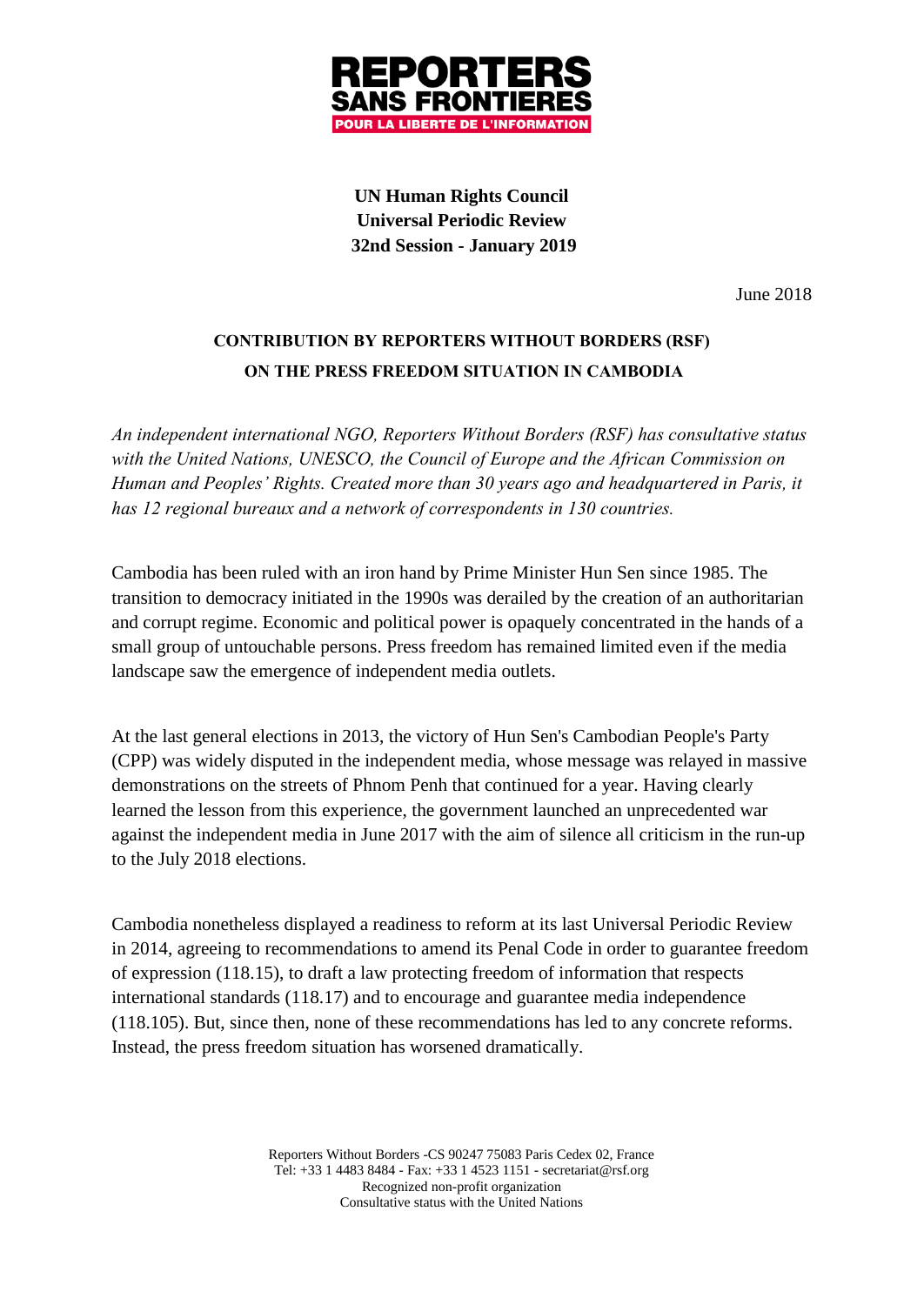

## **1. Legislation that does not conform to international press freedom standards**

#### **a) Legislation that fails to guarantee journalistic freedom**

Cambodia's 1995 press law does not comply with international standards on freedom of expression and information, and facilitates the obstruction of journalistic freedom. Article 12 of the press law forbids the publication of information that could "affect national security and political stability" and allows confiscation of publications without reference to the courts when they are deemed to have contravened this provision.

The legislation on media ownership continues to be inappropriate and, by failing to limit ownership concentration, fails to ensure editorial independence and media pluralism. Article 17 of the press law is inadequate inasmuch as it fails to specify the nature of the publications concerned and the thresholds (capital share, voting rights and the like) above which someone is regarded as the publication's owner.

Finally, at its last UPR, Cambodia accepted Recommendation 118.17, urging it to "establish a law on freedom of information in accordance with international standards," but this right is still not guaranteed by the law although it is essential for an open and transparent society. A draft law on access to information exists, but it needs to be brought into compliance with the relevant international standards.

### **b) A cyber-crime law that threatens press freedom**

Various versions of a cyber-crime bill have circulated since 2014. But the level of online free speech violations they would permit has caused such an outcry that the government has not dared to submit any of them to parliament. Articles would criminalize those who produce or disseminate content that "defames or discredits" the government and its representatives or content that affects Cambodia's "political cohesiveness." Cambodians fear the worst for press freedom if such vaguely-worded provisions were adopted.

### **2. Arrests and intimidation of journalists**

Cambodian and foreign journalists working in Cambodia are often arrested and subjected to draconian judicial proceeding clearly designed to intimidate them and encourage the traditional media to censor themselves.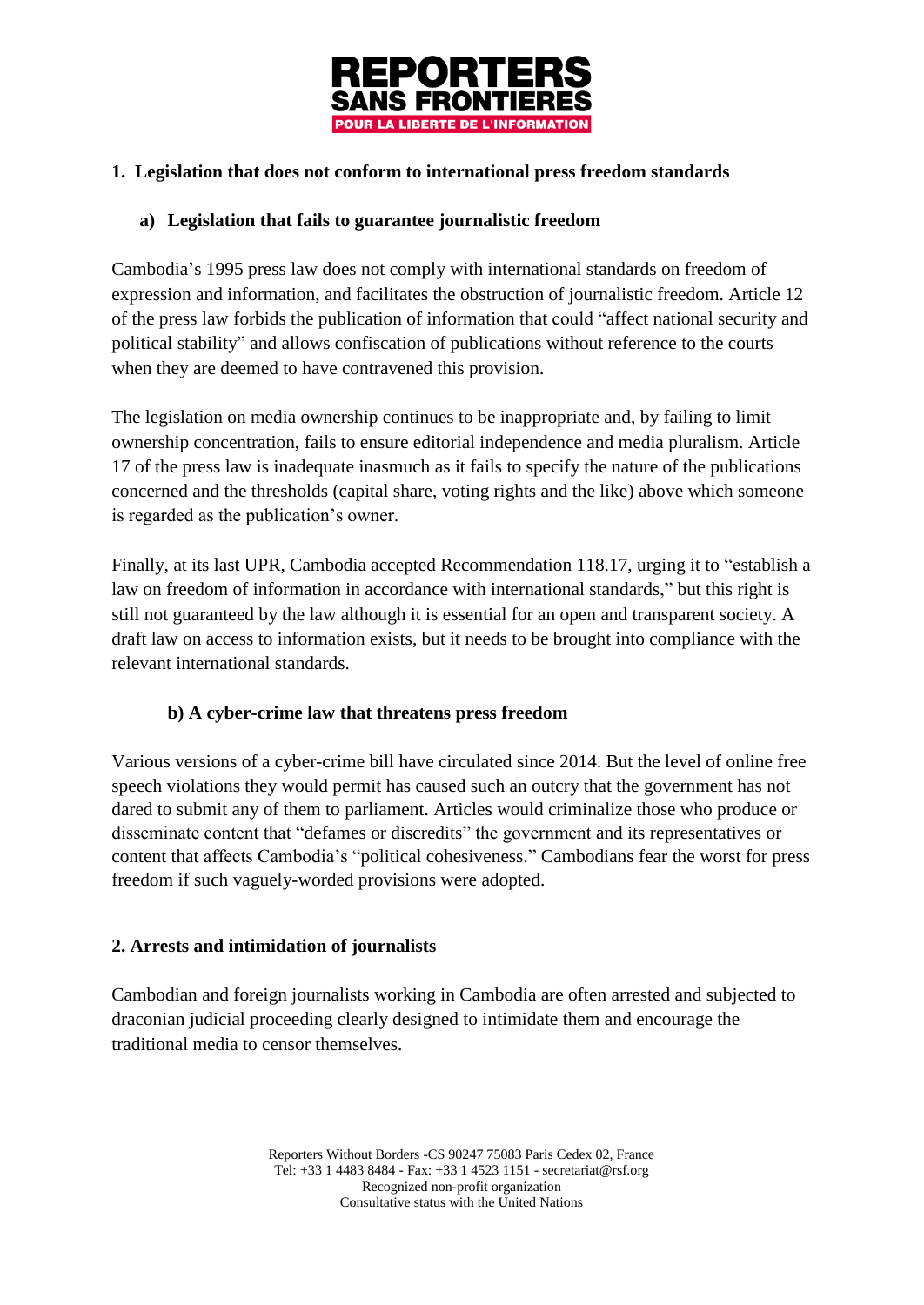

During its UPR in 2014, Cambodia accepted Recommendation 118.105 to "respect and protect the rights of (...) journalists to conduct their work without hindrance, intimidation or harassment." This undertaking has been flouted.

- Australian documentary filmmaker **James Ricketson** was arrested in June 2017 for filming an opposition party demonstration. He has been held ever since in a Phnom Penh prison on a spying charge, for which he could get a 14-year jail term.
- In October 2017, more than a month after the *Cambodia Daily* had ceased to publish, two of its former reporters, **Aun Pheap** and **Zsombor Peter**, learned that they had been charged with inciting crime under articles 494 and 495 of Cambodia's Penal Code for interviewing potential voters in the run-up to the previous June's municipal elections. Facing possible two-year jail sentences, they fled the country.
- Former *RFA* journalists **Oun Chhin** and **Yeang Sothearin** were arrested on 14 November 2017 for allegedly trying to set up a studio "for journalistic activities." They are accused of spying under article 445 of Cambodia's Penal Code, which penalizes passing information to a foreign state that could prove detrimental to national security. The two journalists, who deny working for *RFA* since its bureau was closed, are still in pre-trial detention and are facing up to 15 years in prison.

Meanwhile, it is impossible for former *RFA* and *Cambodia Daily* journalists to freelance for other media. The information ministry systematically rejects their request for press cards. Journalists are unable to continue their profession after the closures of the media outlets they worked for.

At the start of June 2018, the National Election Commission (NEC) unveiled a code of conduct for the following month's elections under which journalists would face fines of up to 7,500 dollars if they were to conduct interviews near polling stations, use their "own ideas to make conclusions" or publish news that "affects political and social stability" or causes "confusion and loss of confidence" in the electoral process.

### **4. Closure of independent media outlets**

After an unprecedented breakthrough by the main opposition party, the Cambodia National Rescue Party (CNRP), in the June 2017 municipal elections, Prime Minister Hun Sen's CPP decided to take control of media coverage and suppress independent media outlets ahead of the following year's general elections. In August and September 2017, some 30 print media and radio stations were closed down or deprived of their broadcast signals.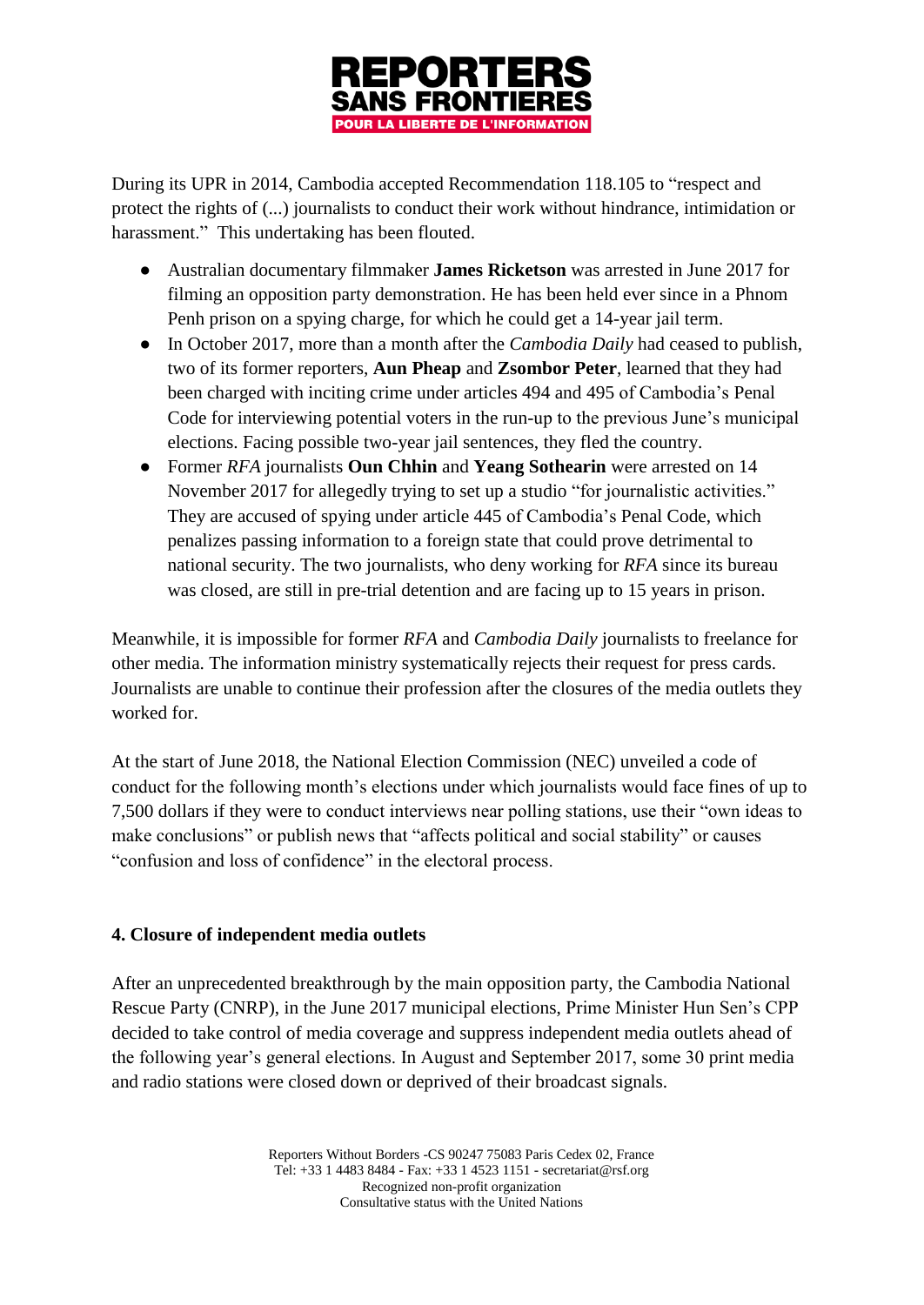

- Prime Minister Hun Sen had already targeted two free press institutions in May 2017, threatening to close *Cambodia Daily* (the country's oldest English-language newspaper) and *Radio Free Asia* (which is funded by the US Congress).
- On 4 August 2017, the tax department suddenly let it be known that *Cambodia Daily* owed 6.3 million US dollars (5.3 million euros) in back taxes. The newspaper was told that its licence would be withdrawn if it did not settle this alleged debt by 4 September. The absence of any prior tax audit reinforced the view that the decision was completely arbitrary. *Cambodia Daily* published its last issue on 4 September 2017.
- The information ministry ordered two independent radio stations *Women's Media Centre of Cambodia (WMC)* and *Mohanokor* – to suspend their activities without warning on 23 August 2017 on the grounds that they had violated the terms of their licences.
- Three other independent radio stations, *Kampong Cham*, *Angkor Ratha* and *Samleng Cheayden*, were closed by the government on 24 August 2017 for retransmitting the Khmer-language programmes of the US-funded broadcasters *Radio Free Asia (RFA)* and *Voice of America (VOA)*.

Under pressures from the authorities, *Radio Free Asia* announced on 12 September 2017 that it was closing its Phnom Penh bureau.

At least 21 independent radio stations had been closed down in the space of a few days. Others were ordered to stop broadcasting news bulletins and to limit themselves to entertainment programmes.

In response to a UN Human Rights Council query about the closures in November 2017, the information ministry posted a written reply on its website and on the national news agency's website. It said that the closures were a "warning" to all media and that "there is no condition [under which] the revoked licences can be renewed or reissued."

When media outlets were not forced to close, they were brought under the control of progovernment figures. The well-known *Phnom Penh Post*, regarded as Cambodia's last independent newspaper, was acquired in May 2018 by a Malaysian businessmen with links to Prime Minister Hun Sen. Its editor, **Kay Kimsong**, was quickly fired.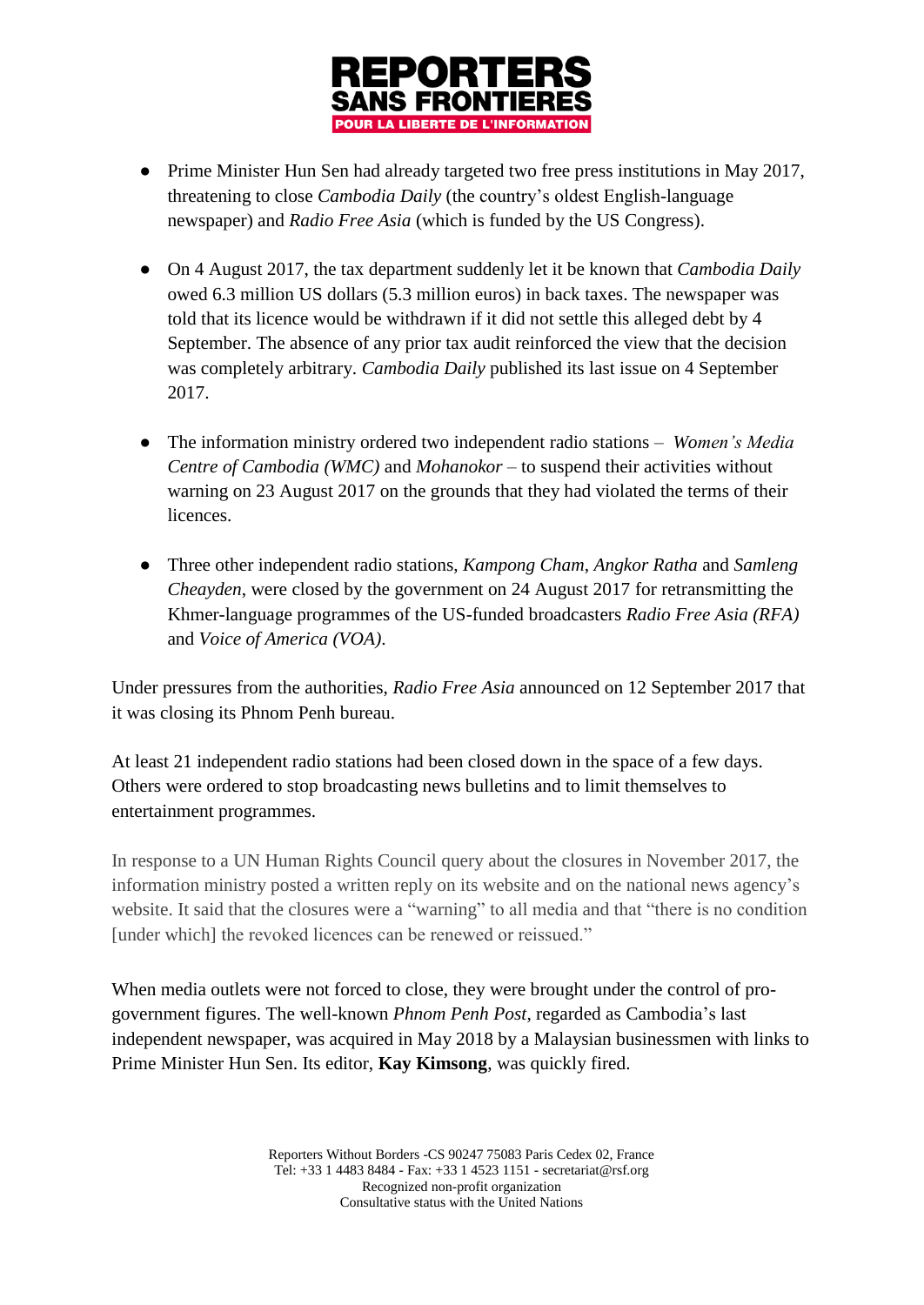

### **3. Government control of mass media**

In Cambodia, the combination of high viewer ratings, very high level of ownership concentration and direct political affiliation to the ruling party or government leaves no room for media pluralism. TV news consists above all of official ceremonies, speeches by the prime minister and the inevitable military parades.

- The four companies that own the most Cambodian media outlets and between them have 85% of the country's viewers, listeners and readers – Royal Group, Hang Meas, Hun Mana et Seng Bunven – are all owned by people who are either members of the government or its advisers. Hun Sen's daughter Hun Mana heads a business empire with a presence in all the media. The group owned by Say Chhum, the current senate speaker and the ruling CPP's vice-president, has two TV channels, several radio stations and *Rasmei Kampuchea*, one of Cambodia's leading newspapers.
- Watched by 96% of Cambodians, TV is the country's most popular media category. The combined ratings of just four TV channels represent 80% of the country's viewers and all of these channels are owned by people who are either members of the government or its advisers. Government members or advisers or ruling party allies own eight of the ten leading TV channels.
- Read by barely 10% of the population, most of the Khmer-language print media support the government. The four leading Khmer-language newspapers reach nearly two of every three readers. And they are all owned by government allies.
- The Internet has not escaped the government's desire for control. Launched in 2012, initially as a Facebook page and then as a website with viral ambitions, *Fresh News* is used as a government mouthpiece and floods social networks with the help of purchased clicks. It was *Fresh News*, for example, that the government used to announce that *Cambodia Daily* was being asked to pay a colossal sum in back taxes.

#### **RSF's recommendations to the Cambodian authorities**

- The authorities must release the unjustly imprisoned journalists **Oun Chhin**, **Yeang Sothearin** and **James Ricketson,** and drop the baseless charges against the journalists **Aun Pheap** and **Zsombor Peter**.
- Crimes of violence against journalists must be the subject of systematic and thorough investigation and prosecution leading to the conviction of those responsible by independent courts.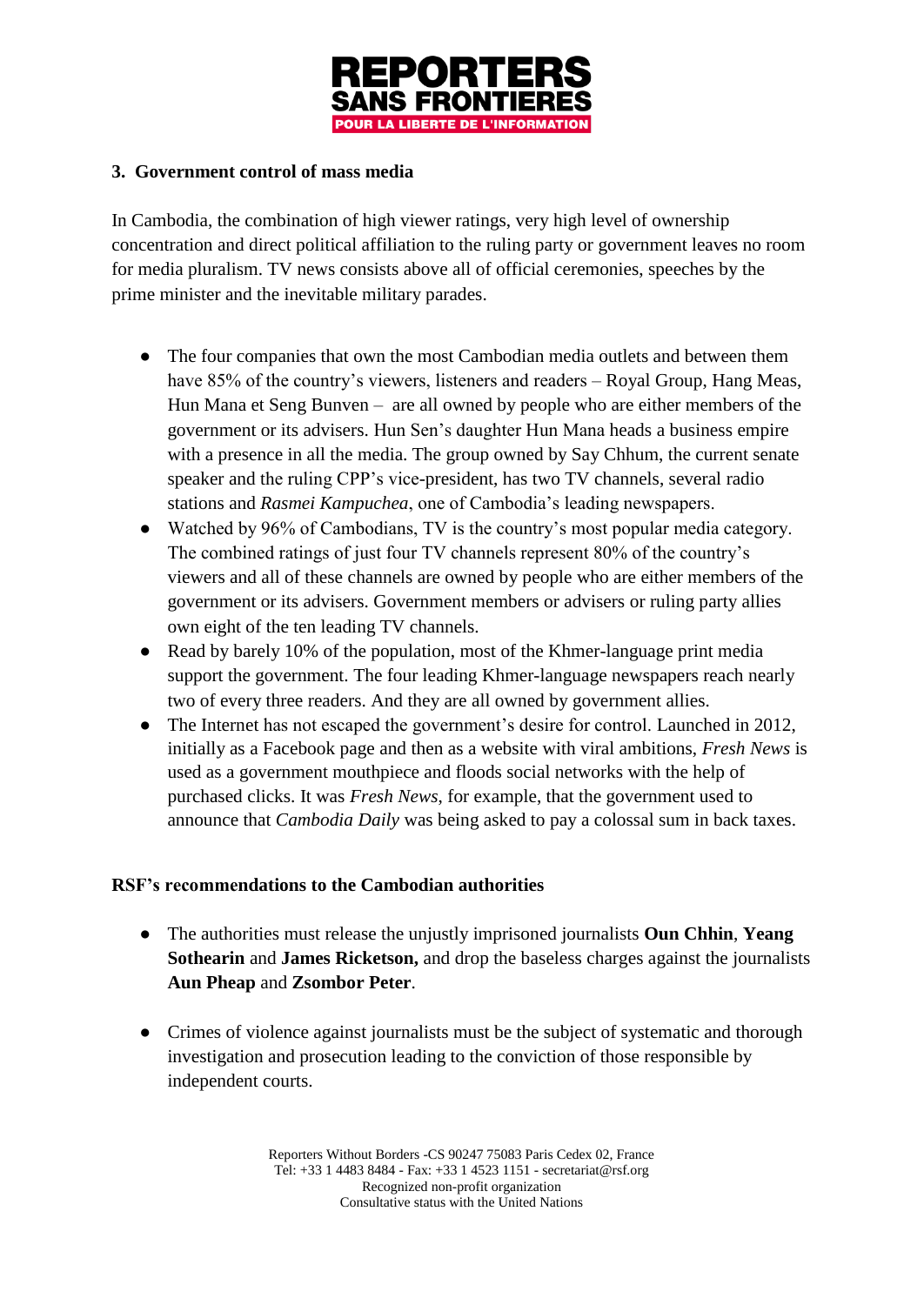

- The authorities must allow *Cambodia Daily*, the *Radio Free Asia* bureau and all other media unduly closed since August 2017 to resume operating.
- The authorities must guarantee respect for freedom of the press and the freedom to inform, including during elections.
- The 1995 Law on the Press must be amended so as to bring it into line with international standards on freedom of expression and information and reinforce guarantees for journalistic freedom. In particular, article 12 of this law, which prohibits the publication of reports that could "affect national security and political stability" and allows confiscation of publications without reference to the courts, must be repealed.
- The authorities must enact appropriate legislation to limit media ownership concentration. Article 17 of the Law on the Press is insufficient, inasmuch as it does not specify the kinds of media outlets concerned or the threshold for being considered the owner of a media outlet.
- The proposed cyber-crime law must be completely overhauled so that it does not permit violations of the legitimate exercise of freedom of expression and information. In particular, articles about content liable to "generate insecurity and instability and endanger political cohesiveness" or "defame or discredit" the government or its representatives are, in the absence of a strict definition of these terms, contrary to international standards on freedom of expression, including article 19 of the International Covenant on Civil and Political rights, to which Cambodia is party.
- The authorities must finalize and adopt the proposed law on access to information, using international standards and best practices as their basis. Furthermore, after its adoption, the authorities must ensure that this right can be exercised fully and freely, which means that state agencies must act with complete transparency and must not thwart requests from the public or journalists.
- The authorities must establish a new system to replace the current provisions in article 7 of the Law on the Press under which the government determines the code of professional ethics that the media must respect. This new system could, for example, involve the creation of an independent media regulatory body in which journalists, on the one hand, and broadcasters and publishers, on the other, are equally represented. Its responsibilities could include evaluating media licence requests, issuing media licences, issuing press cards, and ruling on the suspension or withdrawal or press cards – functions currently assumed by the information ministry. This independent